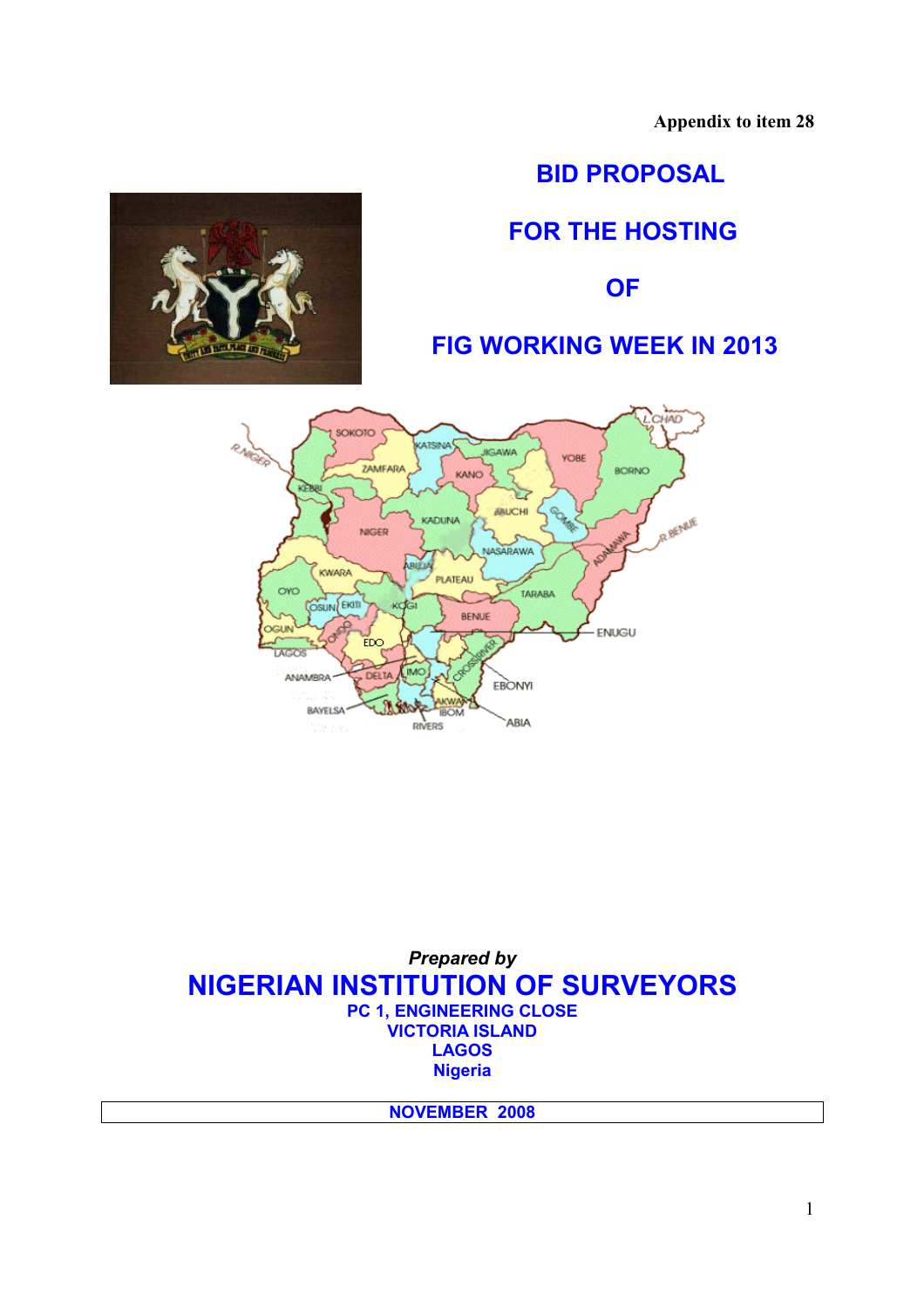# **1. THE PROPOSAL**

This Bid Proposal is for the hosting of the **FIG** working Week 2013.

# **1.1 The Hosting Organization**

The FIG Working Week 2013 is being proposed to be held in Nigeria and to by the Nigerian Institution of Surveyors, a member association of the International Federation of Surveyors (FIG). The theme of the conference will be linked to the **SURVEYORS ROLE IN ACHIEVING THE MILLENNIUM DEVELOPMENT GOALS**. The theme will also reflect how professionals in Nigeria have been working together in having a closely working relationship in ensuring good governance.

#### **1.2 About the Nigerian Institution of Surveyors**

#### *NIS SECRETARIAT*



The Nigerian Institution of Surveyors is a member association of the International Federation of Surveyors (FIG). It is the umbrella professional organization for all surveyors in Nigeria whether in private practice, government or academia. The Institution has set goals, which include representing general view of the Surveying profession in Nigeria as well as seeking the professional well being of its members. It has membership of about 2,000 comprising of Students, Associates members, Full

members and Fellows. It is one of the oldest organized Professional Bodies in Nigeria. It was established in 1934.

For more information: www.surveyors.org.ng AND www.nigeriansurveyors.org

# **1.3 The Hosting Country**

The Republic of Nigeria is located in the western part of Africa Continent. It has a population of about 140 million people divided into 36 federating states comprising of many tribal groups. Nigeria is indeed a beautiful country. Nigeria offers a wide variety of tourist attractions such as ocean beaches ideal for swimming and other water sports, unique wildlife, vast tracts of unspoiled nature ranging from tropical forest, magnificent waterfalls, worm spring and hills. Climatic conditions in some parts are particularly conducive to holidaying. Nigeria has about eight international airports with **Abuja** and **Lagos** international Airport being the major hub for entrance. Nigeria is the biggest black nation in the world; as such she hosts several embassies in its capital **Abuja** where the conference is being proposed. Nigeria is an Oil & Gas producing nation.

#### **1.3.1 Climate and Local time**

Nigeria is located within the Equatorial region, she enjoys a warm sub-tropical climate because of the high altitude and has 3 distinct seasons namely the cool and dry season (May – August); hot and dry season (August – November); warm and wet season (November – April). The climate varies; equatorial in south, tropical in center, arid in north. The time zone in Nigeria is GMT +1.

#### **Area**

- Total area: 923,770 sq km
- Land area: 910,770 sq km
- Comparative area: slightly more than twice the size of California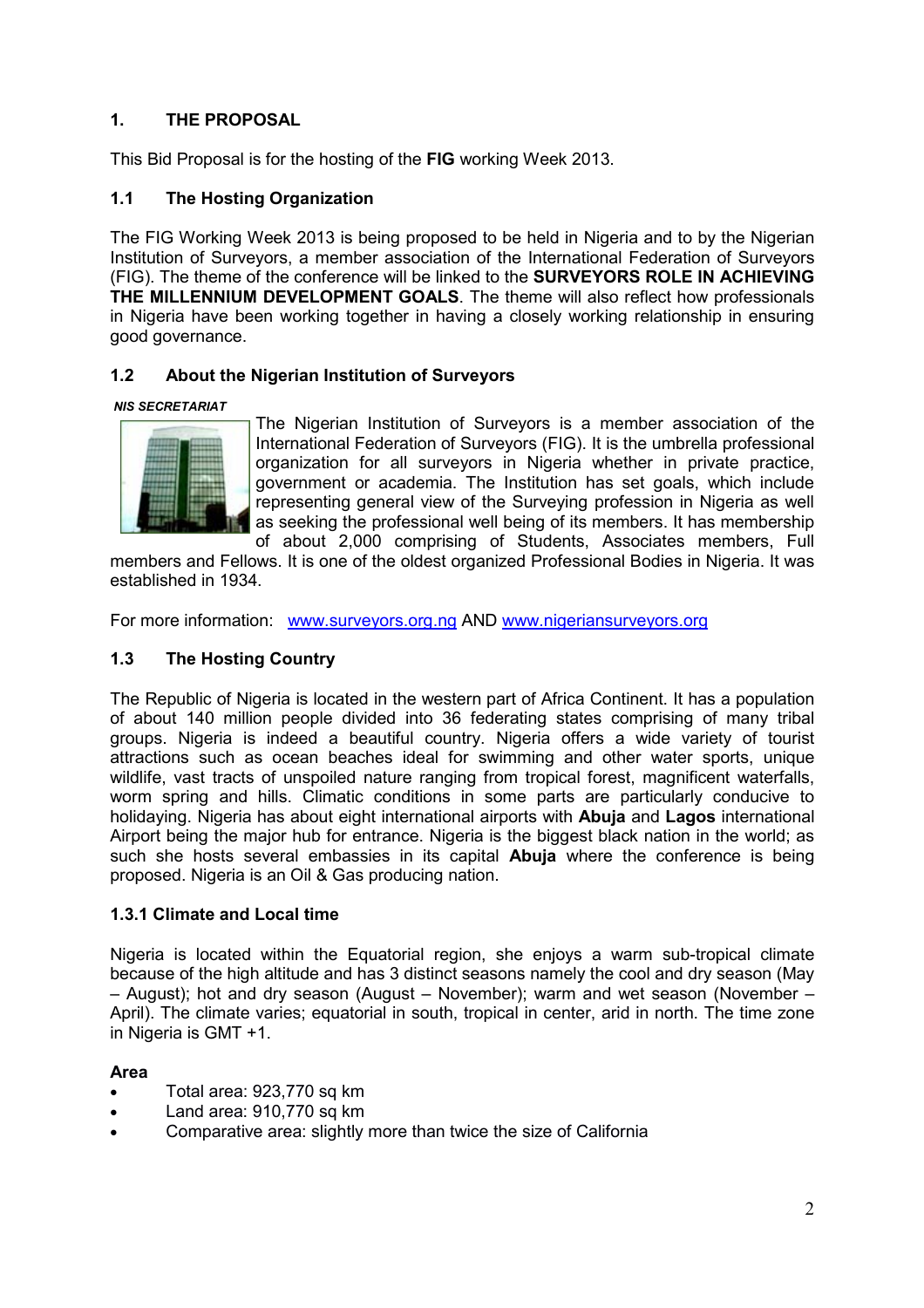**1.3.2 International boundaries** It is bounded in the west by Republic of Benin with 773 km, in the East by Republic of Cameroon with 1,690 km, and in the North by Chad & Niger Republic with 87 km & 1,497 km respectively while coastline of about 853 km in the South bounding the Atlantic Ocean.

**1.3.3 Terrain**: The terrain comprises of southern lowlands, which merged into central hills and plateaus; with mountains in southeast, plains in north and mangrove swamp in the Niger Delta area.

#### **1.3.4 Currency**

The National currency is Naira (N)

#### **Exchange rate**

1 US\$ = Naira 120 (as of November 2008)

Nigeria has a liberalized exchange rate system with several registered Bureau de Change.

#### **2.0 WHY HOSTING FIG WORKING WEEK IN NIGERIA**

#### **Past FIG Working Weeks**

The Table 1 below shows the countries, which have hosted the past FIG Working Weeks and congresses.

| S/No           | Country                         | Year |
|----------------|---------------------------------|------|
| 1              | Sun City, South Africa          | 1999 |
| $\overline{2}$ | Prague, Czech Republic          | 2000 |
| 3              | Seoul, Korea,                   | 2001 |
| 4              | Washington DC, USA              | 2002 |
| 5              | Paris, France                   | 2003 |
| 6              | Athens, Greece                  | 2004 |
| 7              | Cairo, Egypt                    | 2005 |
| 8              | Hong Kong, Hong Kong SAR, China | 2007 |
| 9              | Stockholm, Sweden               | 2008 |
|                |                                 |      |

From the table it can be seen that the FIG Working Week has never been held in Nigeria.

#### **Past FIG Regional Conferences**

The Table 2 below also shows the countries in Africa, which had hosted the past FIG Regional Conferences.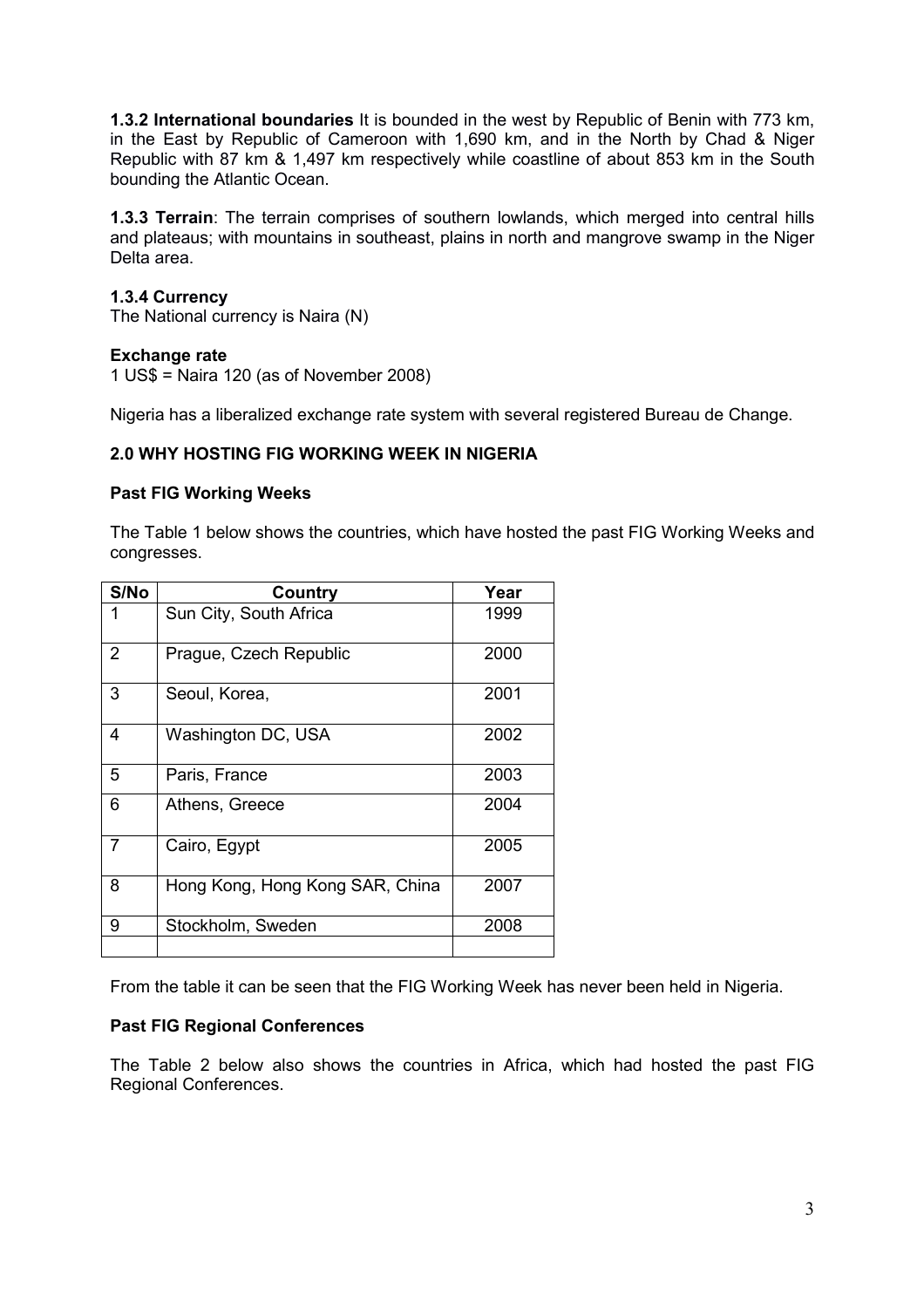| S/No | Country            | Year |
|------|--------------------|------|
|      | Nairobi, Kenya     | 2001 |
| 2    | Marrakech, Morocco | 2003 |
| 3    | Accra, Ghana       | 2005 |

From the lists above, it can be seen that Nigeria a country with enormous population of Surveyors, a nation with rich culture and natural resources have not had the opportunity of hosting any of these events. It is on this note that Nigerian Institution of Surveyors is willing to partner with Government of Federal Republic of Nigeria to host the Working Week if provided the hosting right.

# **2.1 The Proposed City for the Conference - ABUJA**

The proposed city of holding the conference is **Abuja** the Capital City of Nigeria, the fastest growing city in Africa and the Nigeria's 1st planned city. Abuja with an estimated population of 2.5 million is the capital city of Nigeria. The planned city is located in the center of what is now the Federal Capital Territory. **Abuja** officially became Nigeria's capital on 12 December 1991.

The crescent shape of the city reflects the infrastructural considerations and the topography of the site. Abuja is located at 9°10′N 7°10′E. Most countries moved their embassies to Abuja and maintain their former embassies as consulates in the commercial capital of Nigeria, Lagos. Abuja's feature is Aso Rock, a 400-metre monolith left by water erosion. The Presidential Complex, National Assembly complex, Supreme Court, hotels, museums, international conference center, good roads. "Aso" means "victorious" in the language of the (now displaced) Asokoro ("the people of victory"). Other sights include the Nigerian National Mosque and the National Ecumenical Centre cathedral. The city is served by the Nnamdi Azikiwe International Airport, while Zuma Rock lies nearby.



Nigerian National Mosque



National Ecumenical Centre cathedral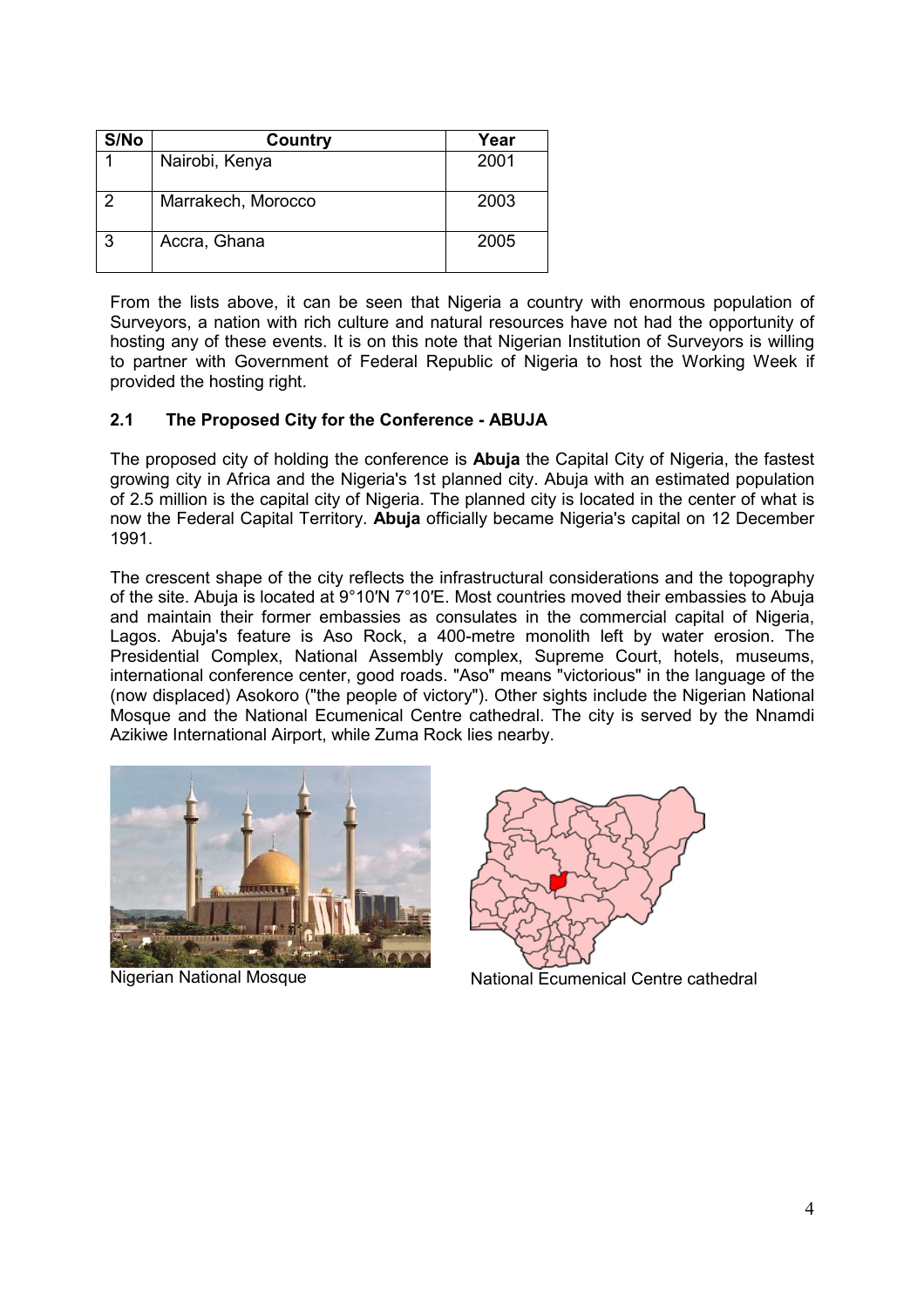



ABUJA ZUMA ROCKINTERNATIONAL CONFERENCE CENTRE

#### **ABUJA IS DIVIDED INTO FOUR DISTRICTS NAMELY:**

#### **2.1.1 Central District**

The city has been well planned and the Central District is located between the foot of Aso Rock and the Three Arms Zone to the southern base of the ring road. It is like the city's spinal cord, dividing it into the northern sector with Maitama and Wuse, and the southern sector with Garki and Asokoro. While each district has its own clearly demarcated commercial and residential areas, the Central District is the city's principal Business Zone, where practically all parastatals and multinational corporations have their offices located. An attractive area in the Central District is the region known as the Three Arms Zone, so called because it houses the administrative offices of the executive, legislative and judicial arms of the Federal Government. A few of the other sites worth seeing in the area are the Federal Secretariats alongside Shehu Shagari way, Aso Hill, the Abuja Plant Nursery, the Parade Square and the Tomb of the Unknown Soldier. The Brigade of Guards organizes a twentyfour hour watch at the spot and they have a colorful ceremonial change of guard. The National Mosque and National Ecumenical Church are located opposite each other on Independence Avenue.



CENTRAL BANK OF NIGERIA

#### **2.1.2 Garki District**

The Garki District is in the southwest corner of the city, having the Central District to the north and the Asokoro District to the east. There are some interesting buildings, which include the General Post Office, Abuja International Conference Center, Abuja Sofitel Hotel,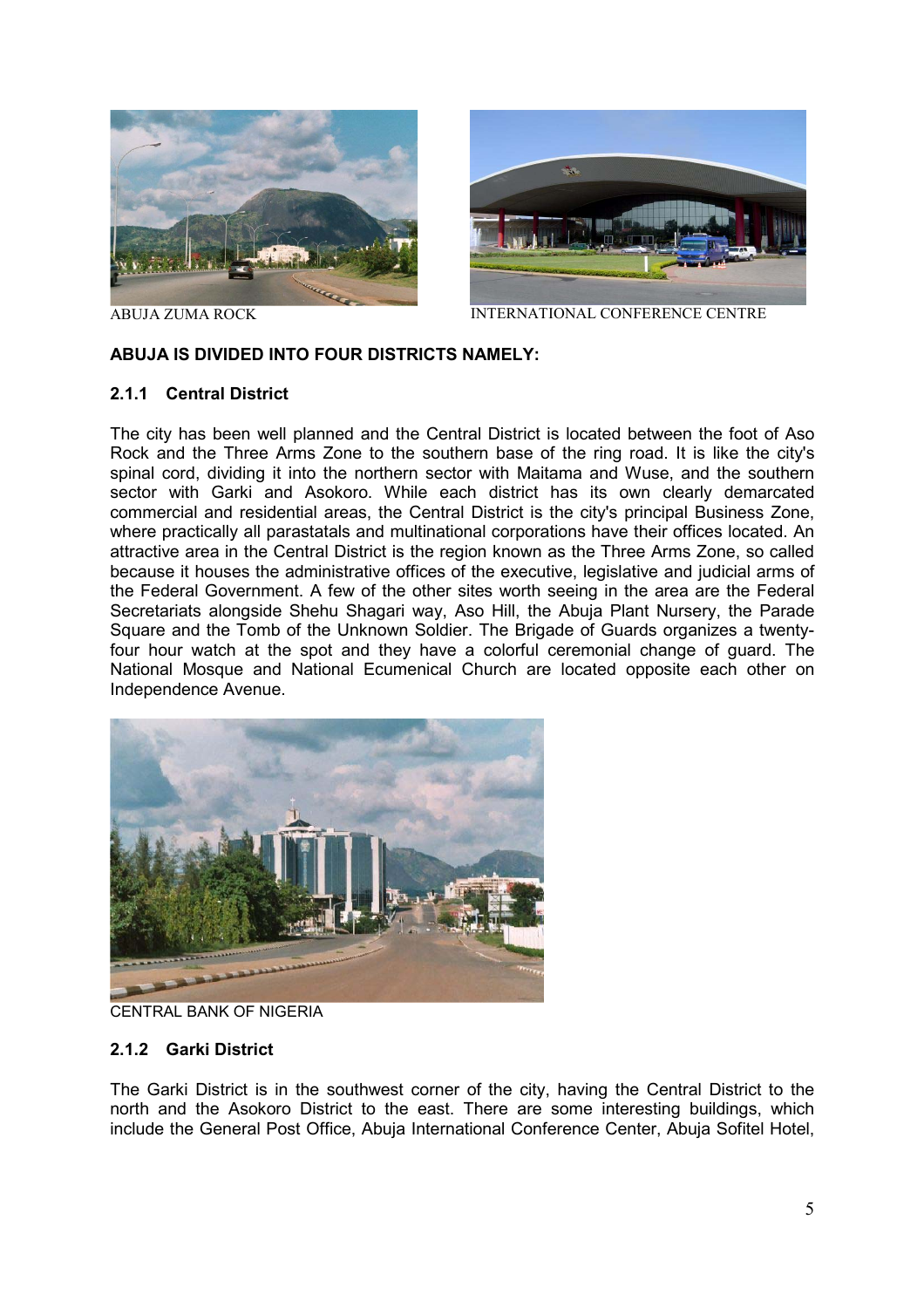Agura Hotel, the Federal Secretariat Complex, Garki Shopping center, several bank buildings and other commercial offices. At present it is the principal business district of Abuja.

# **2.1.3 Wuse District**

This is the northwestern part of the city, with the Maitama District to its north and the Central District to its south. The Wuse Markert is Abuja's principal market. The second most important Post Office in the city is located here. This district also houses the Sheraton Hotel and Towers, Ibro International hotel, and the Nigerian Tourism Development Corporation.

# **2.1.4 Maitama District**

Maitama District is to the north of the city, with the Wuse and Central Districts lying to its southwest and southeast respectively. This area is home to the top bracket sections of society and business, and has the reputation of being very exclusive. Interesting buildings include the Nicon Hilton Hotel, National Universities Commission, Soil Conservation Complex, National Electoral Commission, and European Economic Community (EEC) office. Maitama District is home to many European embassies in Nigeria.



# **3.0 Finances**

The draft budget has been submitted to the FIG Council.

# **3.1 Registration Fees**

Full registration fee and students' registration fee are planned to include admission to the General Assemblies, all Technical Sessions, exhibition, Welcome Reception, coffee breaks and a copy of the full proceedings on CD-ROM. For the Technical and Social Tours and Farewell Banquet participants are to register and pay separately.

Accompanying persons' registration includes Opening Ceremony, Welcome Reception, and the authorization to join the technical tours. The social tours and the Farewell Banquet. These items are to be paid separately. The draft budget is based on following fees:

| Conference Delegates | <b>EUR 550</b> |
|----------------------|----------------|
| Accompanying persons | EUR 300        |
| Students             | EUR 100        |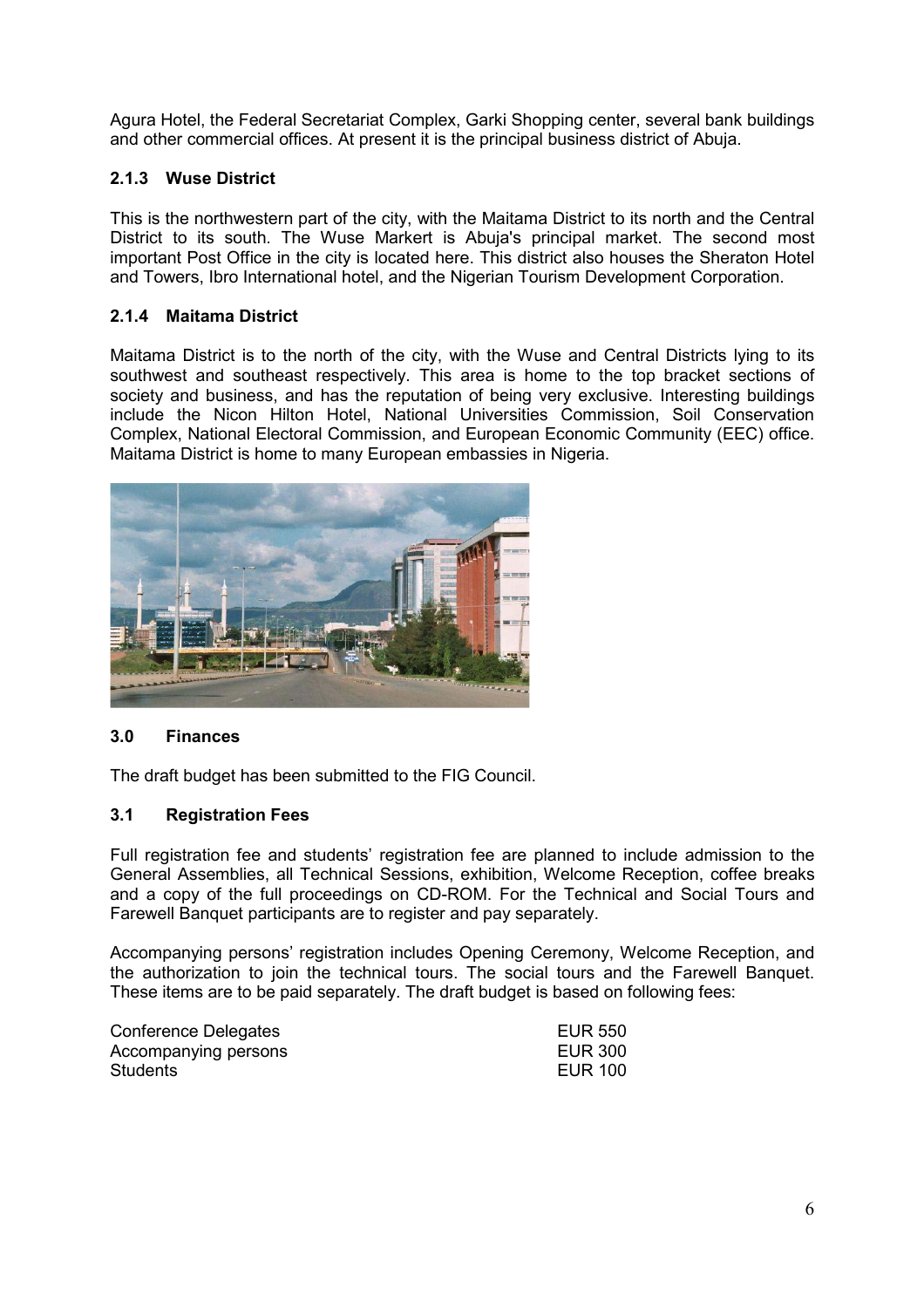# **3.2 FIG Foundation**

In the registration fee a sum of 10-20 Euro per participant shall be included for the FIG foundation. A donation is expected from every FIG participant except for students.

#### **4.0 PROPOSED VENUE FOR OPENING CEREMONY**

We are proposing the opening ceremony will take place at the **Abuja International Conference Center**. Abuja International Conference Center is a magnificent edifice overlooking the Radio House lying in its own lovely garden filled with historic shady pine trees and well paved drive way. It is locate in the city center, close to Le Meridien Hotel adjacent to the ECOWAS PARLIAMENT. This Conference Center had hosted Commonwealth Head of States Africa Union Head of States and the visit President Bill Clinton etc.



International Conference Center

# **5.0 PROPOSED CONFERENCE HOTEL**

The proposed venue for the working week is, **Transcorp Hilton Abuja**.

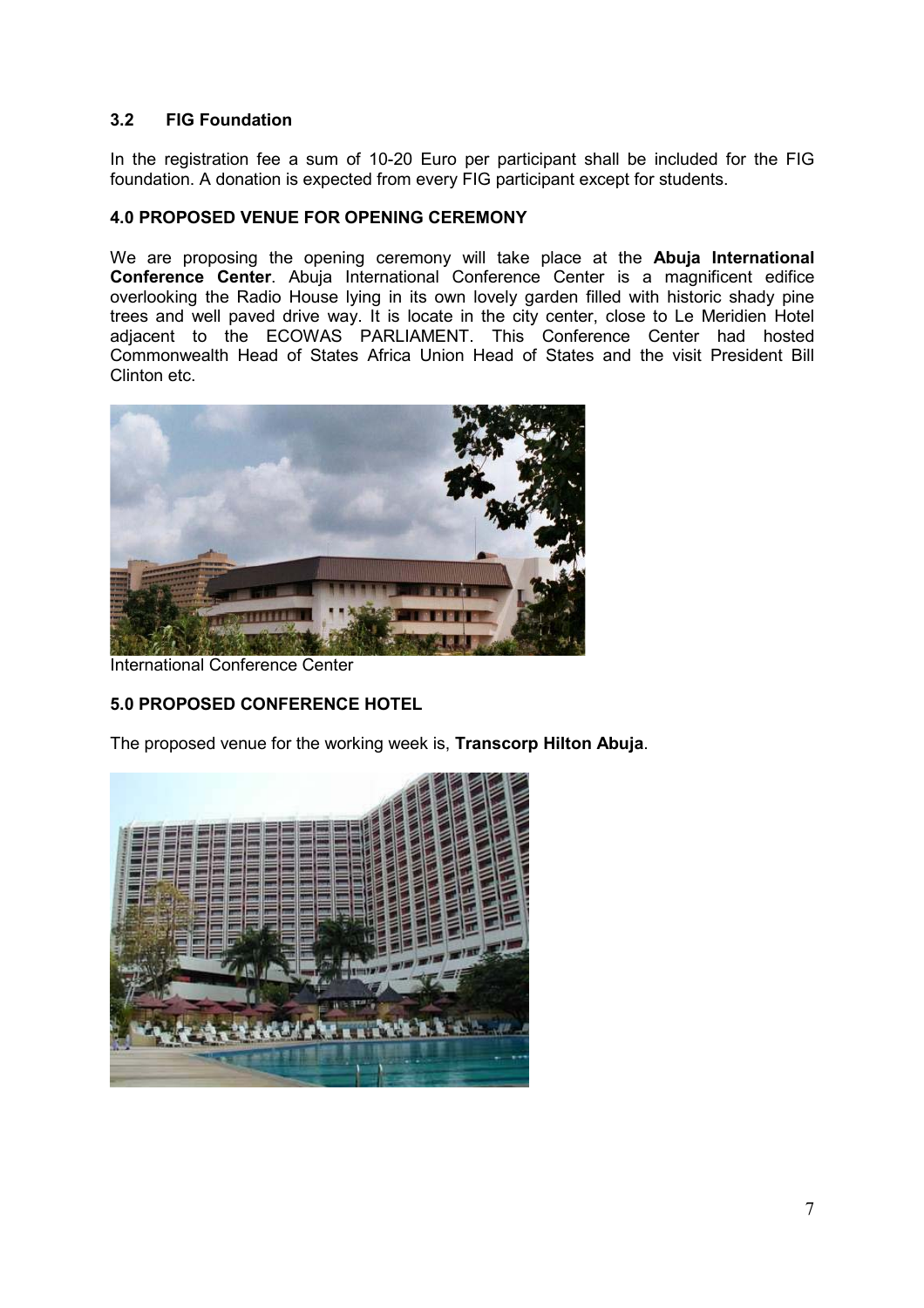

The Transcorp Hilton, Abuja is located in the centre of the business area features 670 rooms, set in beautiful landscaped gardens, easily accessible from all parts of Nigeria. The Transcorp Hilton offers all the services of an international business hotel equipped with all the ultra modern facilities.

#### **Access**

| From                  | <b>Distance</b> | Time              | Via  |
|-----------------------|-----------------|-------------------|------|
| Ministries/Embassies  | 3km             | 10min.            | Taxi |
| Nnamdi Azikwe Airport | 45KM            | 40min             | Taxi |
| Lagos                 | 900km           | 55 <sub>min</sub> | Air  |



Night at Transcorp Hilton Hotel



Relaxation site at Transcorp Hilton Hotel

Hotel services include e.g.: recreational facilities, business centre, Club Lounge and 2 Executive floors, Conference/Meeting/Exhibition and Banqueting facilities, Medical Clinic and Dentist, Free Parking, Internet facilities, Simultaneous translation, Handy craft Village, Minizoo and Casino.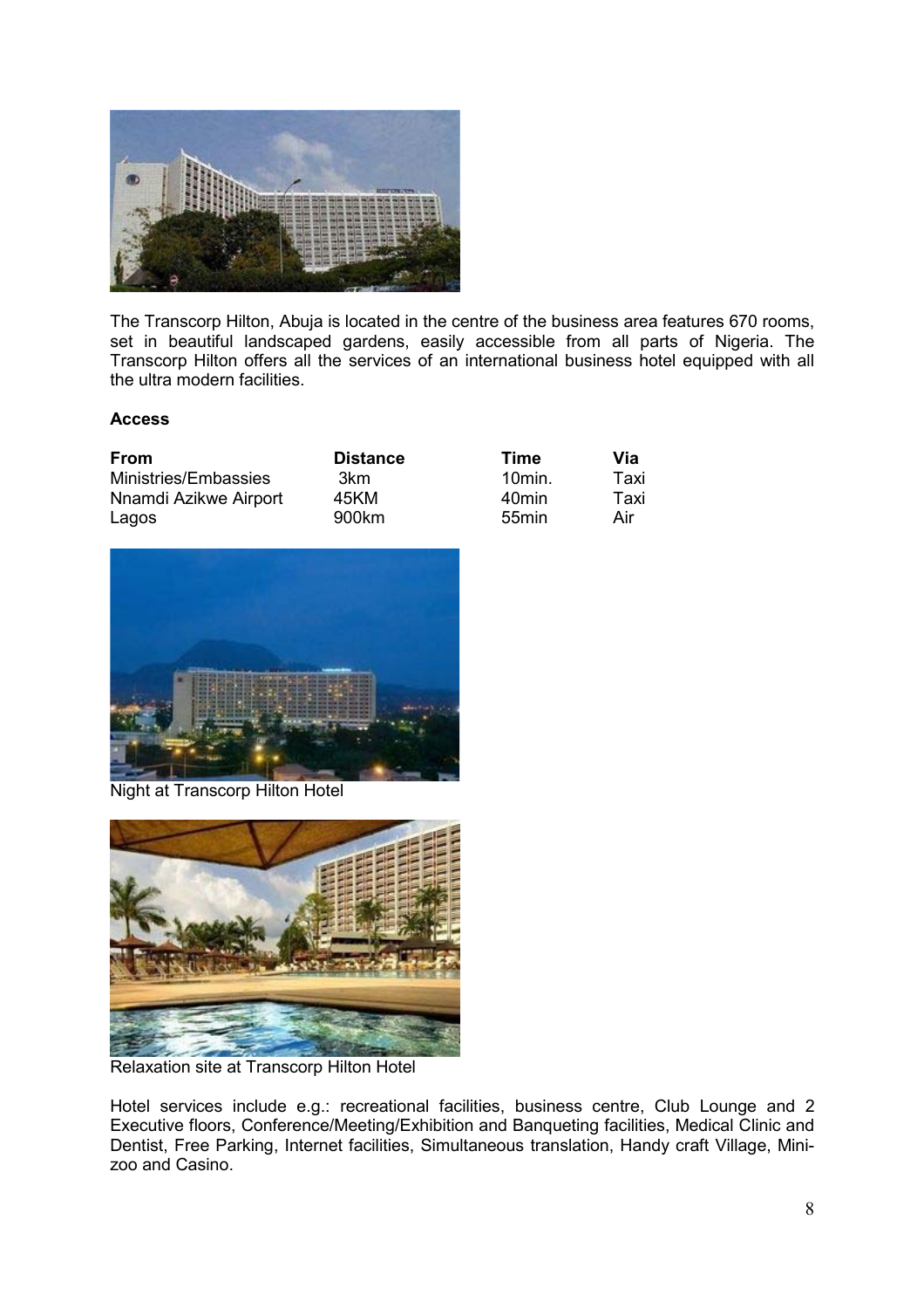Catering facilities include;

- Zuma Grill Restaurant overlooking the beautiful fountain patio offers fine dining, international cuisine.
- Bukka Restaurant, is the main hotel restaurant combining traditional Nigerian and International Buffet cuisine
- **The Oriental Restaurant offers specialty Chinese, Mongolian and Thai Cuisine.**
- **Fulani Pool Restaurant & Bar: offers Barbeque and a la carte.**
- **Lobby Bar: special cocktail with jazz and Piano music**
- Capital Bar: Live band entertainment
- **Pastry Corner: offers snacks and cakes**
- **Safari Nightclub**



This Hilton Hotel with 670 rooms in 10 floors is located in the central business district of Abuja, approximately 26 miles from Abuja Nnamdi Azikiwe Airport. Local attractions include Aso Rock, approximately three miles away, and the National Children's Park and Zoo, located five miles from the property.

Guest rooms feature work desks, high-speed Internet access, air conditioning, TVs, minibars, weekday newspapers, telephones, and voicemail.

The hotel offer a large hexagonal swimming pool and children's wadding pool, 3 Floodlit tennis courts, 3 squash courts, Fitness centre with gymnasium, sauna and message and Volleyball and basketball courts

#### **6.0 Other Hotel Accommodations for Participants**

There are several hotels and bed & breakfast (BB) lodges in Abuja. All these hotels are online and reservations can be made via Internet. Names of just a few of the hotels are listed below:

- 1) Abuja Sheraton Hotels (and the Sean of School valentia Hotel 2) Abuja Sheraton Hotels<br>
1 (and the Meridien 19) Reiz Continen
- 
- 
- 
- 
- 
- 7) Denis Hotel
- 
- 2) Le Meridien **19** Le Meridien **19** Le Meridien **19** 29 Reiz Continental Hotel
- 3) Rock view Hotel **10**) Top View Hotel
- 4) Agura Hotel **11 Agura Hotel** 11 **Bolton White Hotel**
- 5) Bolingo Hotel 12) Top Rank Hotel
- 6) Nicon Luxury 13) Chelsea Hotel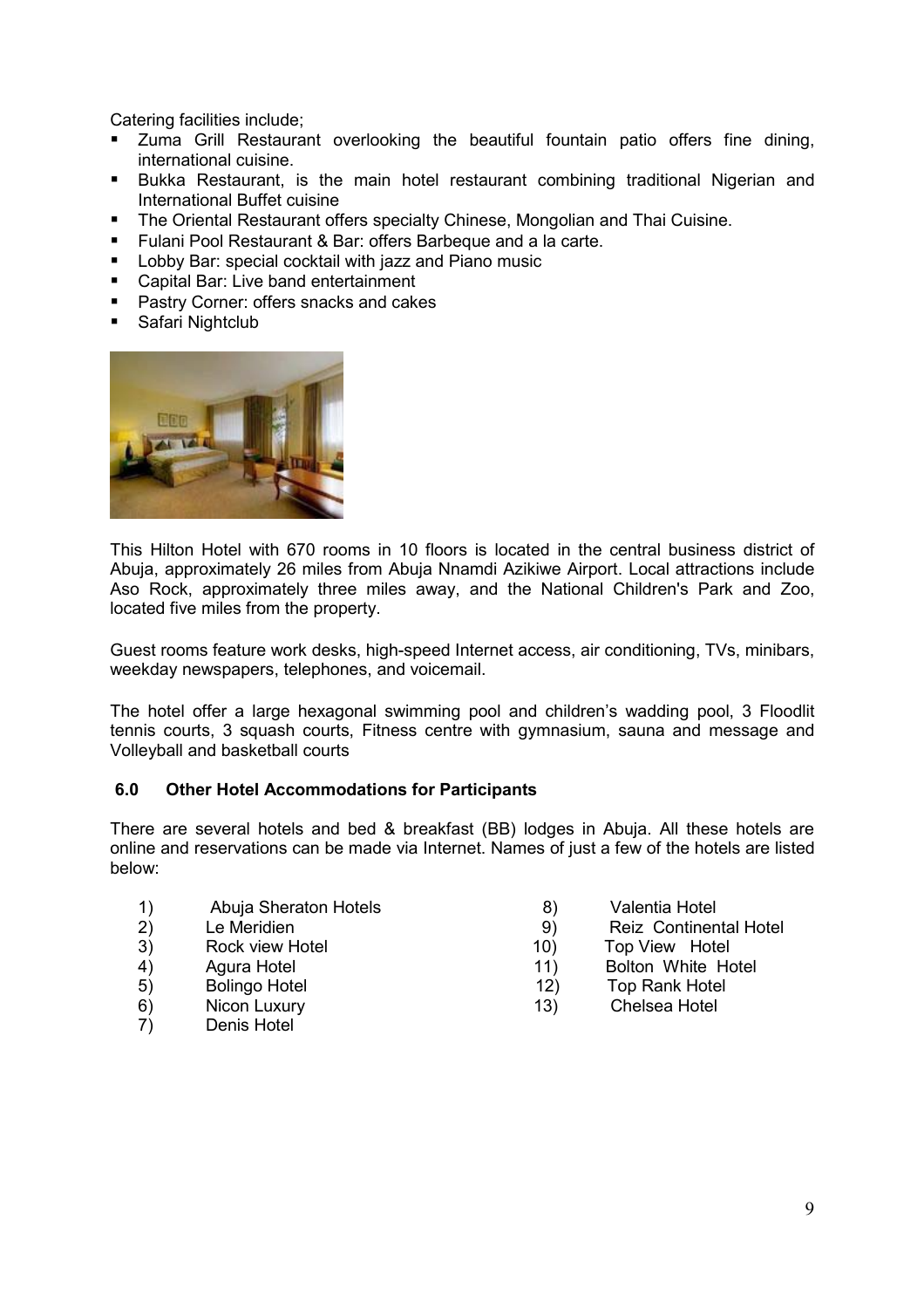

Sheraton Hotel, Abuja



National Stadium, Abuja



National Defence Headquarters

# **7.0 THE CONFERENCE PROGRAMME**

# **7.1 Estimates on Registration**

Our estimation is based on the following facts: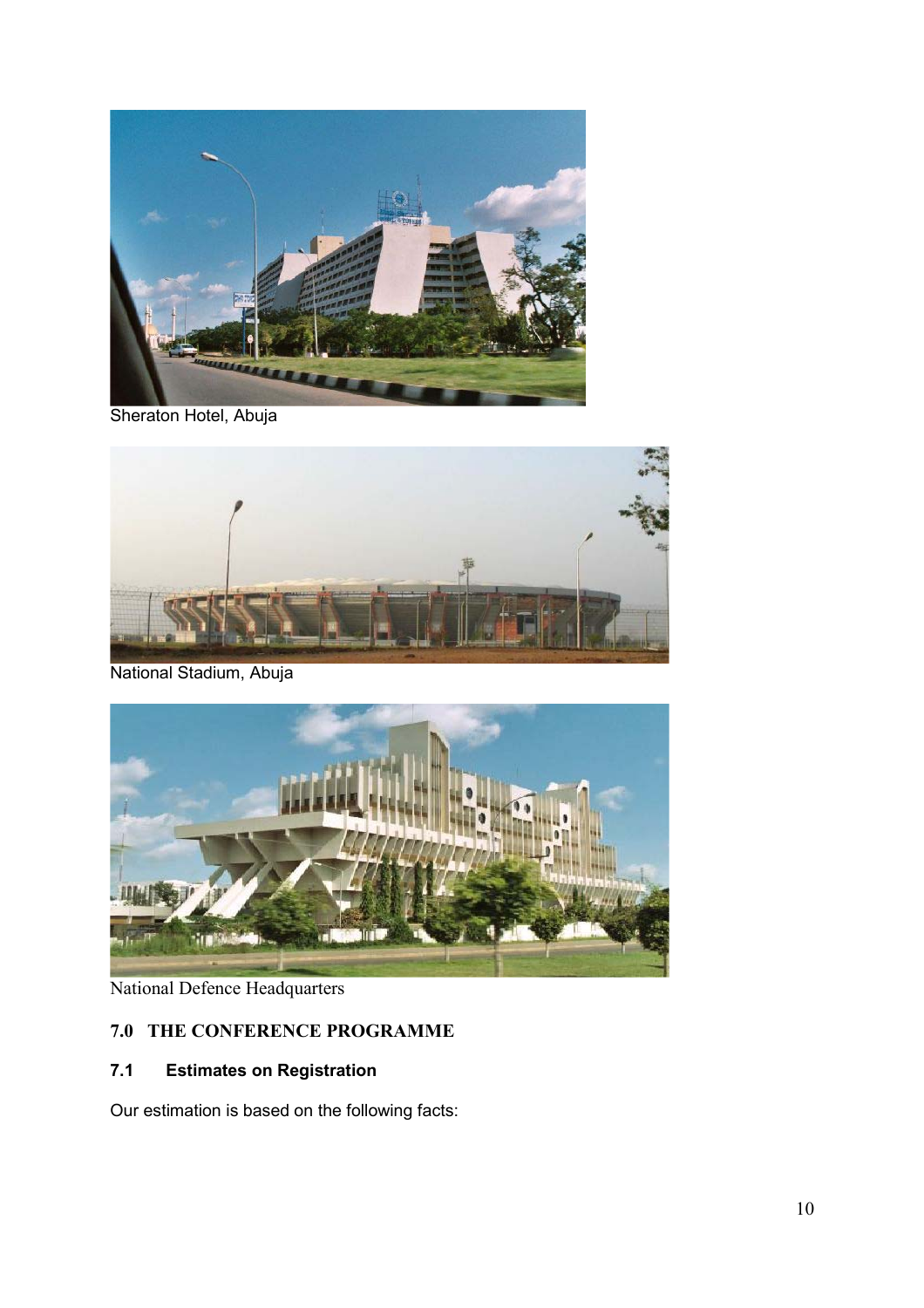- i) The number of delegates to the FIG Programme has been quite stable with delegates' representation from 45-60 countries.
- ii) The number of member association of FIG has also been increasing every year.
- iii) Records also shows that normally the delegates for the FIG Working Week are usually from more than 60 countries.

Therefore, based on the above and improved attendance at the FIG programme in the last couple of years, and the need to promote good governance through the international communities, we are estimating about 2,500 delegates including about 1,500 host membership association.

#### **7.2 The Programme**

The programme will be carefully prepared to provide high profile technical sessions and in addition a superb entertainment components which will includes, social events, technical tours, gala dinner and an opening and closing ceremony which will display the Nigerian Cultural heritage

#### **7.3 Meals**

Nigeria boasts of having variety of both local and international cuisines.

#### **7.4 Languages**

The official Language for communication during the conference will be English Language.

# **7.6 Funding**

Funding of the Working Week will be shared by

- The Nigerian Institution of Surveyors.
- Surveyors Council of Nigeria (SURCON).
- Office of Surveyor General of Federation (OSGOF).
- Ministry of Federal Capital Territory.
- Federal Ministry of Transport.
- Federal Ministry of Housing.
- Federal Ministry of Tourism.
- Oil & Gas Multinational Companies.
- Other Corporate Friends of the Institution.

#### **8.0 SUPPORTS TO DELEGATES**

Abuja City has a well-coordinated municipal taxi services running regularly to and from the City Centre to all Districts.

We will organize transfer from the Airport to the hotels and conference venue.

The Local Organizing Committee will meet all registered participants at the Abuja International Airport upon arrival and will take them to their hotels.

During the conference participants will be provided with transport to and from their hotels to the Workshop venue.